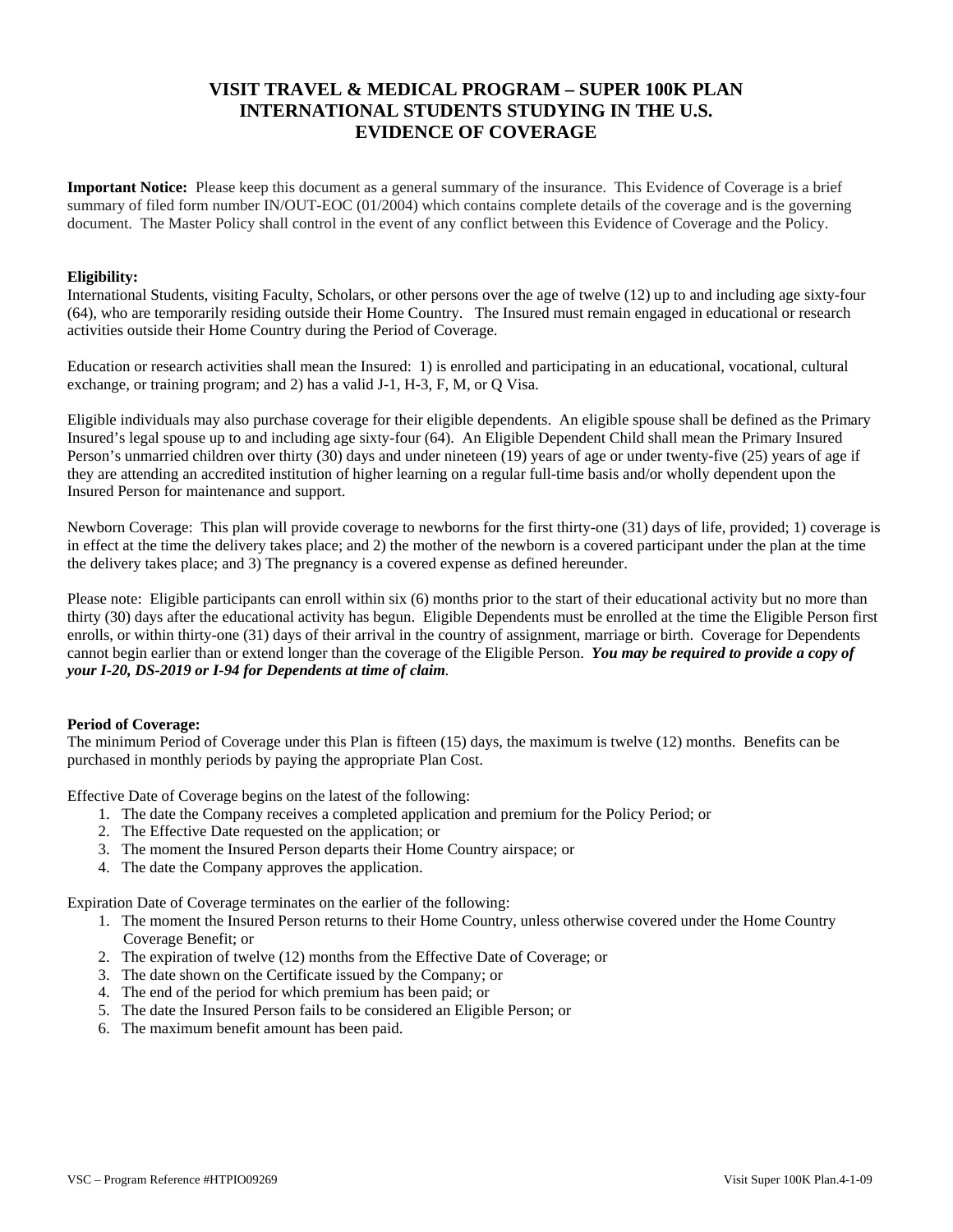| All Coverages and Benefits are in U.S. Dollar Amounts |                                                                |  |  |  |
|-------------------------------------------------------|----------------------------------------------------------------|--|--|--|
| Accident & Sickness Medical Maximums                  | Per Injury or Illness                                          |  |  |  |
|                                                       | $$100,000$ per Student - Age 12 to 49                          |  |  |  |
|                                                       | \$50,000 per Student - Age 50 to 64                            |  |  |  |
|                                                       | \$50,000 Spouse/Child                                          |  |  |  |
|                                                       | \$25,000 Spouse $-$ Age 50 to 64                               |  |  |  |
|                                                       | Lifetime Maximum                                               |  |  |  |
|                                                       | \$1,000,000 per Student / \$100,000 Spouse/Child               |  |  |  |
| Deductible – Per Injury or Illness                    | \$50 if first treated at the Student Health Center             |  |  |  |
|                                                       | \$100 if not first treated at the Student Health Center        |  |  |  |
| Prescription Drugs:                                   | Covered as any other covered Injury or Illness                 |  |  |  |
| Deductible per script:                                | \$0 per script                                                 |  |  |  |
| Coinsurance per script:                               | 100% up to policy maximum per script                           |  |  |  |
| Coinsurance                                           | 80% to \$5,000, then 100% to Plan Maximum                      |  |  |  |
| <b>Benefit Period</b>                                 | Covered expenses incurred during the Period of Coverage        |  |  |  |
| Maternity                                             | Covered as any other Illness                                   |  |  |  |
| Mental Illness per Lifetime                           | Inpatient: Payable at 50% to \$10,000, to a maximum of 40 days |  |  |  |
|                                                       | Outpatient: Payable at 80% up to maximum of \$500              |  |  |  |
| Alcohol and Drug Abuse per Lifetime                   | Inpatient/Outpatient: Payable at 50% up to \$1,000             |  |  |  |
| Injuries from a Motor Vehicle Accident                | Up to Policy Maximum                                           |  |  |  |
| Sports-related Injuries (non-interscholastic sports)  | \$10,000 per Policy Period                                     |  |  |  |
| Hazardous Sports Coverage as listed                   | \$10,000 per Policy Period                                     |  |  |  |
| Dental (Emergency)                                    | \$250 per tooth to a maximum of \$500 per Policy Period        |  |  |  |
| <b>Emergency Medical Evacuation</b>                   | \$100,000 per Policy Period                                    |  |  |  |
| <b>Repatriation of Mortal Remains</b>                 | \$25,000 per Policy Period                                     |  |  |  |
| <b>Emergency Reunion</b>                              | \$5,000 per Policy Period                                      |  |  |  |
| Accidental Death & Dismemberment                      | $\overline{$10,000}$ per Student                               |  |  |  |
|                                                       | \$5,000 per Spouse/Dependent Child                             |  |  |  |
| Home Country Coverage – Incidental trips to the       | 30 days of coverage up to a maximum of \$25,000 per Policy     |  |  |  |
| Insured's Home Country                                | Period                                                         |  |  |  |
| Home Country Extension of Benefits                    | Up to \$5,000, expenses must be incurred within 30 days of     |  |  |  |
|                                                       | returning to your Home Country                                 |  |  |  |
| Pre-existing Conditions                               | 12 months prior to Effective Date, waived after 12 consecutive |  |  |  |
|                                                       | months of coverage                                             |  |  |  |
| Assistance                                            | 24 hours - Worldwide                                           |  |  |  |

# **SCHEDULE OF BENEFITS: SUPER PLAN – COVERAGE OF 100,000**

# **DESCRIPTION OF BENEFITS**

# **Medical Expenses:**

This Plan shall pay Reasonable and Customary charges for Covered Expenses, excess of the Deductible and Coinsurance up to the Medical Maximum, incurred by you due to a covered Injury or Illness which occurred during the Period of Coverage outside your Home Country (except as provided under the Home Country Coverage). The initial Treatment of an Injury or Illness must occur within thirty (30) days of the date of Injury or onset of Illness.

Only such expenses which are specifically enumerated in the following list of charges that are incurred within the Benefit Period, and which are not excluded, shall be considered Covered Expenses:

- 1) Charges made by a hospital for semi-private room and board, floor nursing and other services inclusive of charges for professional service and with the exception of personal services of a non-medical nature; provided, however, that expenses do not exceed the hospital's average charge for semiprivate room and board accommodation.
- 2) Charges made for Intensive Care or Coronary Care charges and nursing services.
- 3) Charges made for diagnosis, Treatment and Surgery by a Physician.
- 4) Charges made for an operating room.
- 5) Charges made for Outpatient Treatment, same as any other Treatment covered on an Inpatient basis. This includes ambulatory Surgical centers, Physicians' Outpatient visits/examinations, clinic care, and Surgical opinion consultations.
- 6) Charges made for the cost and administration of anesthetics.
- 7) Charges for medication, X-ray services, laboratory tests and services, the use of radium and radioactive isotopes, oxygen, blood, transfusions, iron lungs, and medical Treatment.
- 8) Charges for physiotherapy, to a maximum of \$500, if recommended by a Physician for the Treatment of a specific Disablement following hospitalization and administered by a licensed physiotherapist.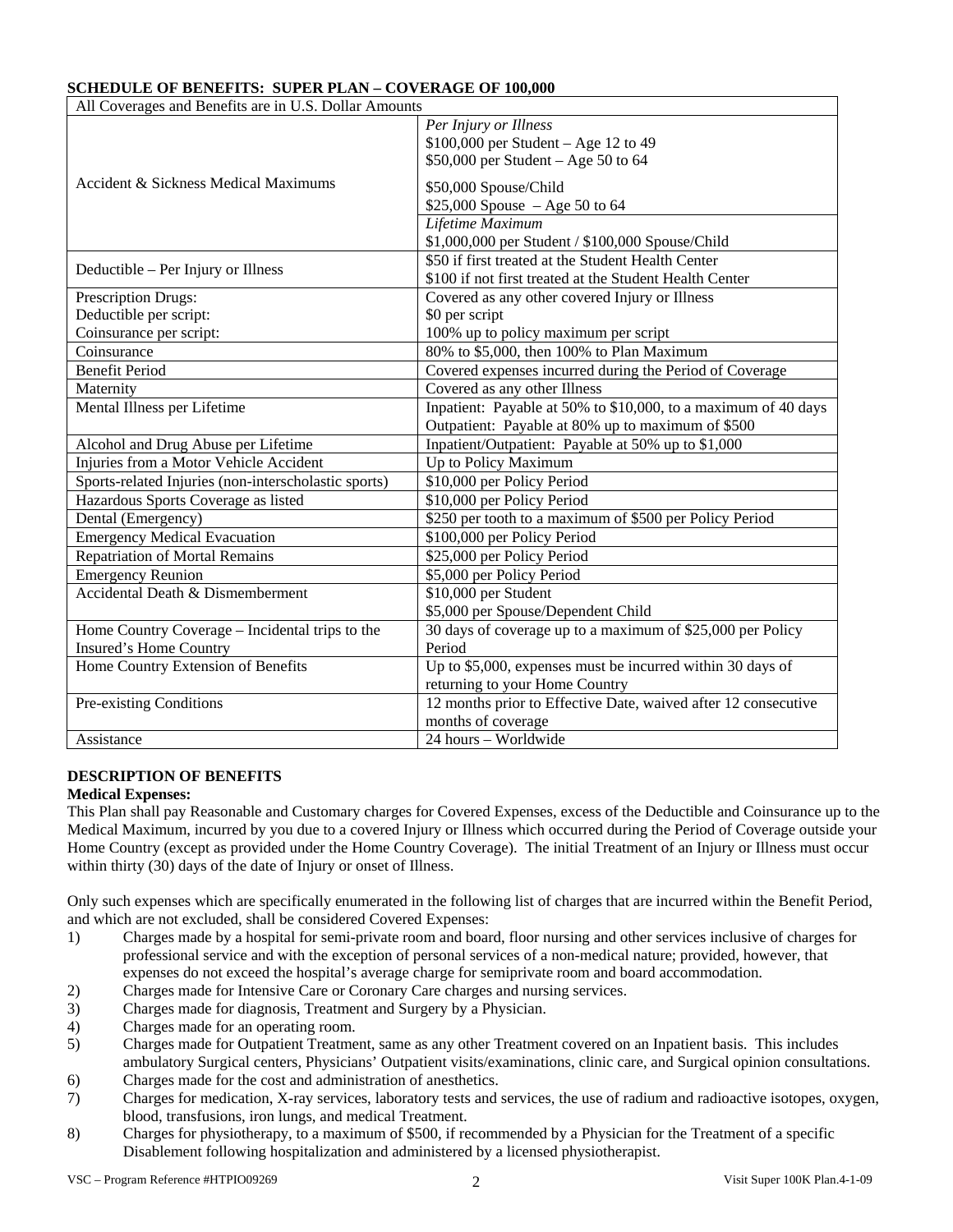- 9) Dressings, drugs, and medicines that can only be obtained upon a written prescription of a Physician or Surgeon.
- 10) Local transportation to or from the nearest hospital or to and from the nearest hospital with facilities for required Treatment. Such transportation shall be by licensed ground ambulance only to a limit of \$350, within the metropolitan area in which you are located at that time the service is used. If you are in a rural area, then licensed air ambulance transportation to the nearest metropolitan area shall be considered a Covered Expense.

### **Pre-notification:**

For each scheduled hospital admission, emergency hospital confinement, or Outpatient Treatment, you or someone on your behalf must contact the Assistance Company for pre-notification as soon as possible, but no later than forty-eight (48) hours prior to the admission to the hospital, the hospital confinement or Outpatient Treatment. For emergency hospital confinement, you or someone on your behalf must notify the Assistance Company as soon as possible, but not later than forty-eight (48) hours after the date of admission. Pre-notification does not guarantee or confirm benefits or the payment of said benefits.

### **Maternity:**

When covered maternity expenses are incurred by you or your eligible dependents, the Company will pay Reasonable Charges for medical expenses in excess of the Deductible and Coinsurance. In no event shall the Company's maximum liability exceed the maximum stated in the Schedule of Benefits, as to Covered Expenses during any one period of individual coverage.

You or your representative must notify the Company of a Pregnancy within the first trimester.

As stated in the Schedule of Benefits, benefits will be payable for Covered Expenses you incur before, during, and after delivery of a child, including physician, hospital, laboratory, and ultrasound services. Coverage for the Inpatient postpartum stay for you and your newborn child in a hospital, will, at a minimum, be for the length of stay recommended by the American Academy of Pediatrics and the American College of Obstetricians and Gynecologists in their guidelines for perinatal care.

Coverage for a length of stay shorter than the minimum period mentioned above may be permitted if your attending physician determines further Inpatient postpartum care is not necessary for you or your newborn child provided the following are met:

- 1. In the opinion of your attending physician, the newborn child meets the criteria for medical stability in the guidelines for perinatal care prepared by the Academy of Pediatrics and the American College of Obstetricians and Gynecologists that determine the appropriate length of stay based upon the evaluation of:
	- a. The antepartum, intrapartum, postpartum course of the mother and infant;
	- b. The gestational stage, birth weight, and clinical condition of the infant;
	- c. The demonstrated ability of the mother to care for the infant after discharge; and
	- d. The availability of post discharge follow-up to verify the condition of the infant after discharge; and
- 2. One (1) at-home post delivery care visit is provided to you at your residence by a physician or nurse performed no later than forty-eight (48) hours following discharge for you and your newborn child from the hospital. Coverage for this visit includes, but is not limited to:
	- a. Parent education;
	- b. Assistance and training in breast or bottle feeding; and

Performance of any maternal or neonatal tests routinely performed during the usual course of Inpatient care for you or your newborn child, including the collection of an adequate sample for the hereditary and metabolic newborn screening. (At your discretion, this visit may occur at the physician's office.)

### **Mental Illness:**

Benefits are paid for Treatment or medication for Mental Illness, which are not excluded and covered under this policy, and shall be considered a Covered Expense:

Inpatient Care – Shall be payable at 50% to \$10,000, subject to a maximum of forty (40) days of Inpatient care. Outpatient – Shall be payable at 80% up to a maximum of \$500.

### **Alcohol and Drug Abuse:**

Benefits are paid for Treatment or medication for Alcohol and Drug Abuse, which are not excluded and covered under this policy, and shall be considered a Covered Expense. Benefits shall be payable at 50% up to \$1,000.

# **Emergency Dental Treatment:**

Benefits are paid for Reasonable and Customary expenses in excess of the Deductible and Coinsurance of \$250 per tooth up to a maximum of \$500, for the emergency repair or replacement to sound, natural teeth damaged as the result of a Covered Accident.

# **Emergency Medical Evacuation and Repatriation:**

Benefits are paid for Covered Expenses incurred up to the maximum as stated in the Schedule of Benefits, for any covered Injury or Illness commencing during the Period of Coverage that result in a Medically Necessary Emergency Medical Evacuation or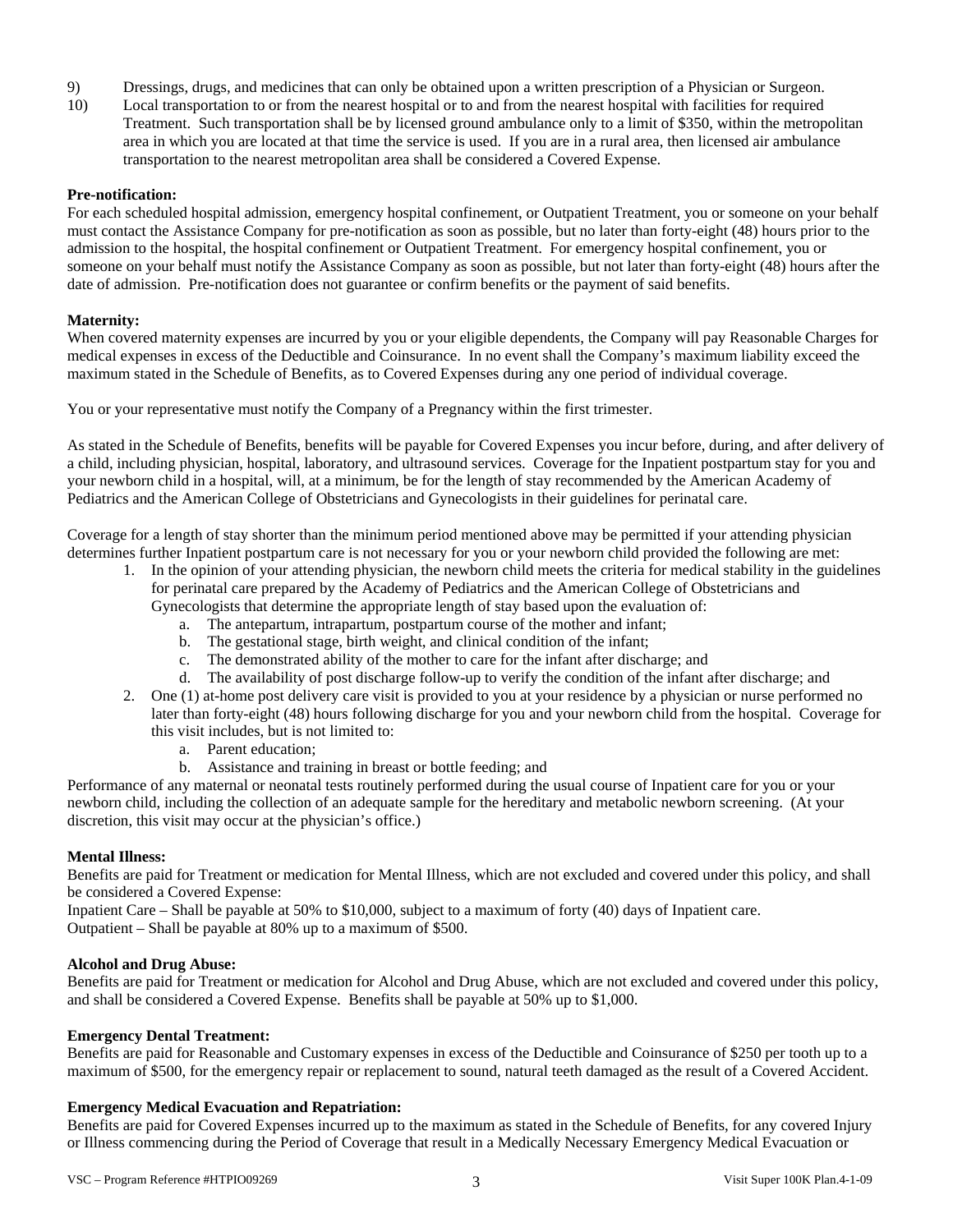Repatriation. The decision for an Emergency Medical Evacuation or Repatriation must be pre-approved and arranged by the Assistance Company in consultation with your local attending Physician.

Emergency Medical Evacuation or Repatriation means: a) your medical condition warrants immediate transportation from the place where you are located (due to inadequate medical facilities) to the nearest adequate medical facility where medical Treatment can be obtained; or b) after being treated at a local medical facility, your medical condition warrants transportation with a qualified medical attendant to your Home Country to obtain further medical Treatment or to recover; or c) both a) and b) above.

Covered Expenses are expenses for transportation, medical services and medical supplies necessarily incurred in connection with Emergency Medical Evacuation or Repatriation. All transportation arrangements must be by the most direct and economical route. Expenses for special transportation and medical supplies and services must be: a) pre-approved and ordered by the Assistance Company and b) required by the standard regulations of the conveyance transportation. Transportation means any land, water or air conveyance required to transport you. Special transportation includes, but is not limited to, licensed ground and air ambulances, commercial airlines, and private motor vehicles.

### **Return of Mortal Remains:**

Benefits will be paid for Reasonable and Customary Covered Expenses incurred up to the maximum as stated in the Schedule of Benefits, to return your remains to your Home Country, if you should die. Covered Expenses include, but are not limited to, expenses for embalming or Cremation, a minimally necessary container appropriate for transportation, shipping costs, and the necessary government authorizations. All Covered Expenses in connection with a Return of Mortal Remains or Cremation must be pre-approved and arranged by the Assistance Company.

### **Emergency Medical Reunion:**

When the Assistance Company and your attending Physician determine that it is necessary and prudent for you to have an Emergency Medical Evacuation or Repatriation, this Plan will arrange to bring an individual of your choice, from your current Home Country, to be at your side while you are hospitalized and then accompany you during your return to your current Home Country. Benefits will be paid up to the maximum as stated in the Schedule of Benefits for a round-trip economy airfare ticket as well as for reasonable travel and accommodation expenses up to a maximum of ten (10) days, as pre-approved and arranged by the Assistance Company.

### **Accidental Death & Dismemberment:**

Benefits shall be paid to you if you sustain an accidental Injury. The Injury must occur during the Period of Coverage, and death or dismemberment as a result of that accident must occur within 365 days from the date of Accident. Benefits payable for any such loss shall be in accordance with the following table: If you incur more than one Loss stated in the following Table as the result of one Accident, only the largest amount shall be payable.

| <b>Description of Loss</b>                    | <b>Percent of Principal Sum</b> |  |
|-----------------------------------------------|---------------------------------|--|
| Life                                          | 100\%                           |  |
| Both Hands or Both Feet or Sight of Both Eyes | 100\%                           |  |
| One Hand and One Foot                         | 100\%                           |  |
| Either Hand or Foot and Sight of One Eye      | 100%                            |  |
| Either Hand or Foot                           | 50%                             |  |

### **Hazardous Sports Coverage:**

This Plan shall pay up to the maximum as stated in the Schedule of Benefits for Injury which occurs while You are participating in one of the following hazardous sports: snow skiing or snowboarding.

### **Home Country Coverage:**

**Incidental Trips to the Home Country –** During the period of coverage, the Insured may return to his or her Home Country for incidental visits of up to thirty (30) days. If during an incidental trip home, the Insured suffers an Injury or Illness, this Plan shall pay up to the maximum as stated in the Schedule of Benefits of Covered Expenses for that Injury or Illness. Treatment for this Injury or Illness must occur within the Insured's Home Country while on the incidental visit.

**Home Country Extension of Benefits –** The Plan shall pay up to the maximum as stated in the Schedule of Benefits for Covered Expenses incurred in your Home Country related to an Injury or Illness which occurred, was diagnosed and treated outside your Home Country during your Period of Coverage. Only those covered expenses incurred within thirty (30) days of your return to your Home Country shall be considered eligible.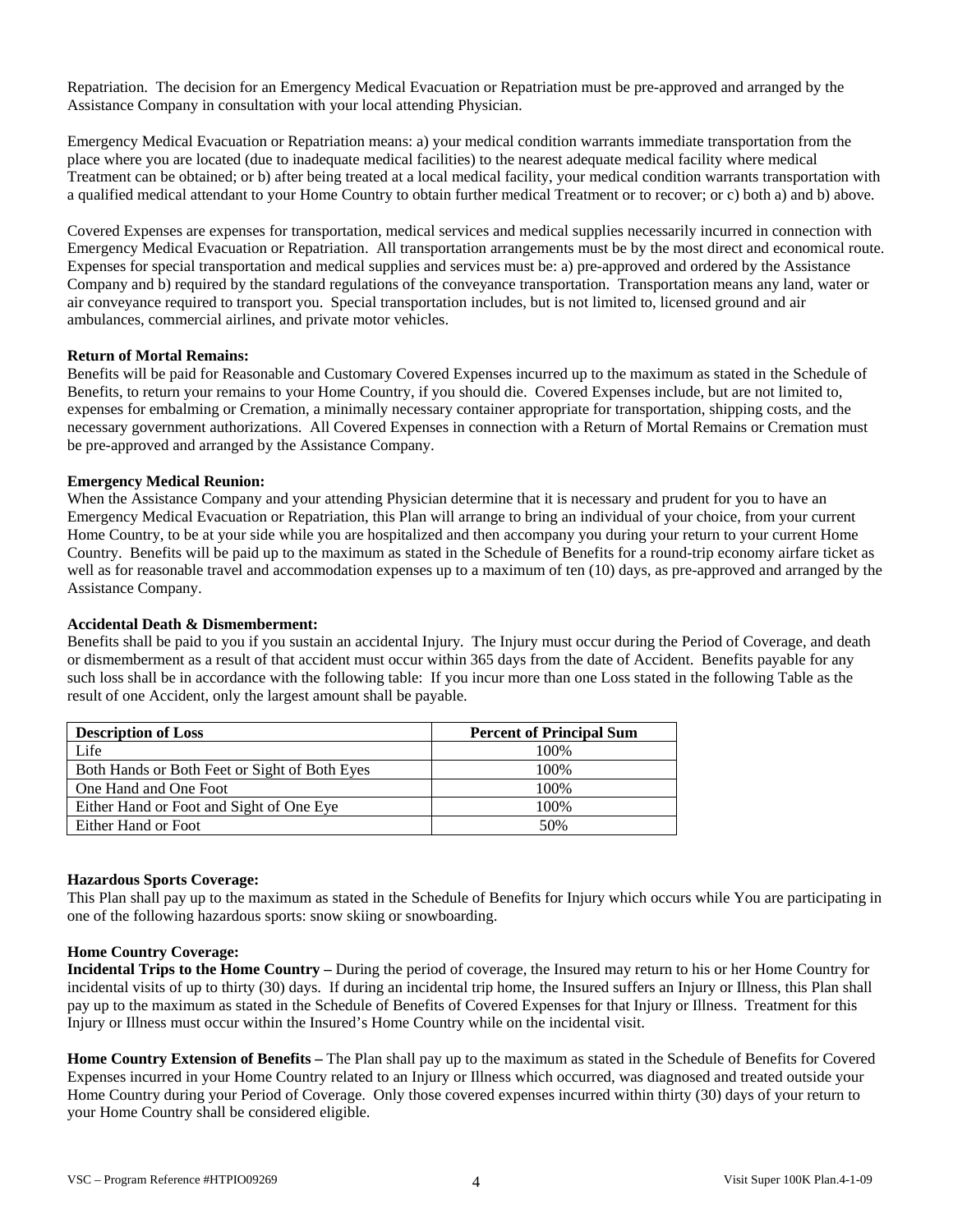# **PLAN DEFINITIONS**

**Benefit Period** shall mean the allowable time period you have to receive Treatment for a Covered Injury or Illness.

**Coinsurance** shall mean the percentage amount of Covered Expenses, after the Deductible, which is your responsibility to pay.

**Deductible** shall mean the amount of Covered Expenses which is your responsibility to pay before benefits under the Plan are payable.

**Home Country** shall mean the country where you have your true, fixed and permanent home and principal establishment.

**Inpatient** shall mean if you are confined in an institution and are charged for room and board.

**Mountaineering** shall mean the sport, hobby or profession of walking, hiking and climbing up mountains either: 1) utilizing harnesses, ropes, crampons, or ice axes; or 2) ascending 4,500 meters or above.

**Outpatient** shall mean if you receive care in a hospital or another institution, including; ambulatory surgical center; convalescent/ skilled nursing facility; or Physician's office, for an Illness or Injury, but you are confined and are not charged for room and board.

**Parachuting** shall mean an activity involving the breaking of a free fall from an airplane using a parachute.

**Pre-existing Condition** shall mean any condition for which a licensed Physician was consulted, or for which Treatment or Medication was prescribed, or for which manifestations or symptoms would have caused a person to seek medical advice twelve (12) months prior to the Effective Date of coverage under the Policy, except if the Insured Person is covered under the Policy for twelve (12) consecutive months, the Pre-existing Condition exclusion will no longer apply and any eligible expenses incurred thereafter will be considered for reimbursement.

**Reasonable and Customary** shall mean the maximum amount that the Plan determines is Reasonable and Customary for Covered Expenses you receive, up to but not to exceed charges actually billed. The determination considers: 1) amounts charged by other Service Providers for the same or similar service in the locality where received, considering the nature and severity of the bodily Injury or Illness in connection with which such services and supplies are received; 2) any usual medical circumstances requiring additional time, skill or experience; and 3) other factors included but not limited to, a resource based relative value scale.

**Treatment** means a specific in-office or hospital physical examination of or care rendered to you; consultation; diagnostic procedures and services; Surgery; medical services and supplies, including medication prescribed or provided by a Service Provider.

# **EXCLUSIONS AND LIMITATIONS**

No Benefit shall be payable for Accident Medical, Sickness Medical, Maternity, Mental Illness, Alcohol and Drug Abuse, Dental, Emergency Medical Evacuation/Repatriation, Return of Mortal Remains, and Emergency Medical Reunion, as the result of:

- 1. Any Pre-existing Condition as defined hereunder. This exclusion does not apply to Emergency Evacuation/ Repatriation or Return of Mortal Remains;
- 2. Injury or Illness which is not presented to the Company for payment within three (3) months of receiving Treatment;
- 3. Charges for Treatment which is not Medically Necessary;
- 4. Charges provided at no cost to you;
- 5. Charges for Treatment which exceed Reasonable and Customary charges;
- 6. Charges incurred for Surgery or Treatments which are Experimental/Investigational, or for research purposes;
- 7. Services, supplies or Treatment, including any period of hospital confinement, which were not recommended, approved and certified as Medically Necessary and reasonable by a Physician;
- 8. Suicide or any attempts thereof, while sane; or self destruction or any attempt thereof, while insane;
- 9. Any consequence, whether directly or indirectly, proximately or remotely occasioned by, contributed to by, or traceable to, or arising in connection with:
	- a) war, invasion, act of foreign enemy hostilities, warlike operations (whether war be declared or not), or civil war
	- b) mutiny, riot, strike, military or popular uprising insurrection, rebellion, revolution, military or usurped power
	- c) acting on behalf of or in connection with any organization with activities directed towards the overthrow by force of the Government de jure or de facto or to the influencing of it by terrorism or violence
	- d) martial law or state of siege or any events or causes which determine the proclamation or maintenance of martial law or state of siege (hereinafter for the purposes of this Exclusion called the "Occurrences")

Any consequence happening or arising during the existence of abnormal conditions (whether physical or otherwise), whether directly or indirectly, proximately or remotely occasioned by, or contributed to by, traceable to, arising in connection with, any of the said Occurrences shall be deemed to be consequences for which the Plan shall not be liable for, except to the extent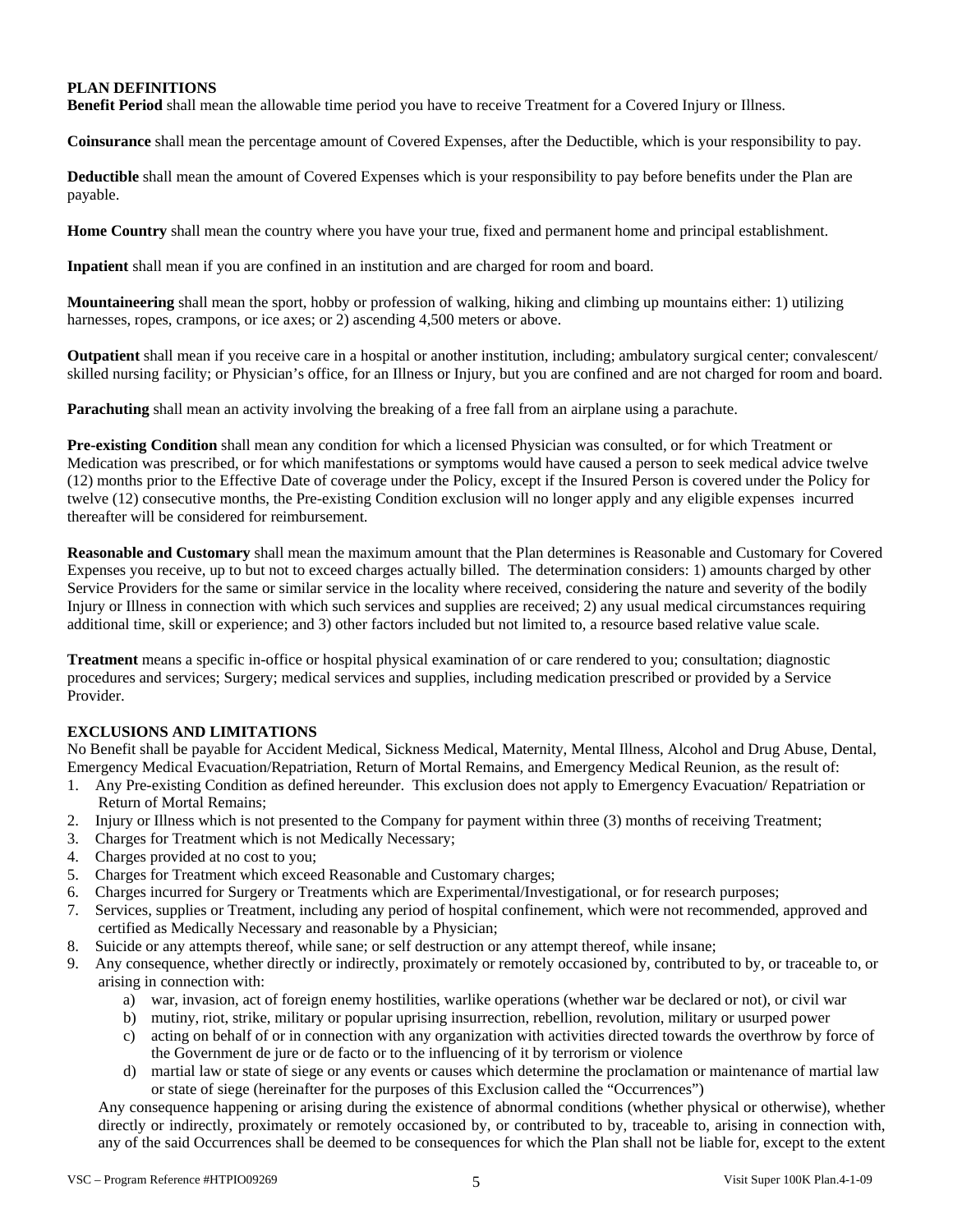that you prove that such consequence happened independently of the existence of such abnormal conditions;

- 10. Injury sustained while participating in professional athletics;
- 11. Injury sustained while participating in Amateur or Interscholastic Athletics; this exclusion does not apply to non-competitive, recreational or intramural activities;
- 12. Routine physicals, immunizations or other examinations where there are no objective indications or impairment in normal health, and laboratory diagnostic or X-ray examinations, except in the course of a Disablement established by a prior call or attendance of a Physician;
- 13. Treatment of the Temporomandibular joint;
- 14. Vocational, speech, recreational or music therapy;
- 15. Services or supplies performed or provided by a Relative of yours, or anyone who lives with you;
- 16. Cosmetic or plastic Surgery, except as the result of a covered Accident; for the purposes of this Plan, Treatment of a deviated nasal septum shall be considered a cosmetic condition;
- 17. Elective Surgery which can be postponed until you return to your Home Country, where the objective of the trip is to seek medical advice, Treatment or Surgery;
- 18. Treatment and the provision of false teeth or dentures, normal ear tests and the provision of hearing aids;
- 19. Eye refractions or eye examinations for the purpose of prescribing corrective lenses for eyeglasses or for the fitting thereof, unless caused by Accidental bodily Injury incurred while covered hereunder;
- 20. Treatment in connection with alcoholism and drug addiction, or use of any drug or narcotic agent, unless otherwise covered under this policy;
- 21. Any Mental and Nervous disorders or rest cures, unless otherwise covered under this policy;
- 22. Congenital abnormalities and conditions arising out of or resulting there from;
- 23. Expenses which are non-medical in nature;
- 24. Expenses as a result of, or in connection with, intentionally self-inflicted Injury or Illness;
- 25. Expenses as a result of, or in connection with, the commission of a felony offense;
- 26. Injury sustained while taking part in mountaineering where ropes or guides are normally used; hang gliding, parachuting, bungee jumping, racing by horse, motor vehicle or motorcycle, snowmobiling, motorcycle/motor scooter riding, scuba diving involving underwater breathing apparatus, unless PADI or NAUI certified, snorkeling, water skiing, snow skiing, spelunking, parasailing and snowboarding; unless covered under the Hazardous Sports Coverage.
- 27. Treatment paid for or furnished under any other individual or group policy or other service or medical pre-payment plan arranged through the employer to the extent so furnished or paid, or under any mandatory government program or facility set up for Treatment without any cost to you;
- 28. Dental care, except as the result of Injury to natural teeth caused by Accident, unless otherwise covered under this Plan;
- 29. Routine Dental Treatment;
- 30. Drug, Treatment or procedure that either promotes or prevents conception, or prevents childbirth, including but not limited to: artificial insemination, Treatment for infertility or impotency, sterilization, or reversal thereof;
- 31. Treatment for human organ tissue transplants and their related Treatment;
- 32. Expenses incurred while in your Home Country, except as provided under the Home Country Coverage and Home Country Extension of Benefits Coverage;
- 33. Injury sustained as the result of the Insured Person operating a motor vehicle while not properly licensed to do so in the jurisdiction in which the motor vehicle accident takes place;
- 34. Covered Expenses incurred for which the Trip to the Host Country was undertaken to seek medical Treatment for a condition;
- 35. Covered Expenses incurred during a Trip after your Physician has limited or restricted travel;
- 36. Sex change operations, or for Treatment of sexual dysfunction or sexual inadequacy;
- 37. Weight reduction programs or the surgical Treatment of obesity.

No Benefit shall be payable for Accidental Death and Dismemberment as the result of:

- 1. Suicide, or attempt thereof, while sane; or self destruction, or any attempt thereof, while insane;
- 2. Disease of any kind; Bacterial infections, except pyogenic infection, which shall occur through an accidental cut or wound;
- 3. Hernia of any kind;
- 4. Injury sustained while you are riding as a pilot, student pilot, operator or crew member, in or on, boarding or alighting from, any type of aircraft;
- 5. Injury sustained while you are riding as a passenger in any aircraft (a) not having a current and valid Airworthy Certificate and (b) not piloted by a person who holds a valid and current certificate of competency for piloting such aircraft;
- 6. Any consequence, whether directly or indirectly, proximately or remotely occasioned by, contributed to by, or traceable to, or arising in connection with:
	- a) war, invasion, act of foreign enemy hostilities, warlike operations (whether war be declared or not), or civil war
	- b) mutiny, riot, strike, military or popular uprising insurrection, rebellion, revolution, military or usurped power
	- c) acting on behalf of or in connection with any organization with activities directed towards the overthrow by force of the Government de jure or de facto or to the influencing of it by terrorism or violence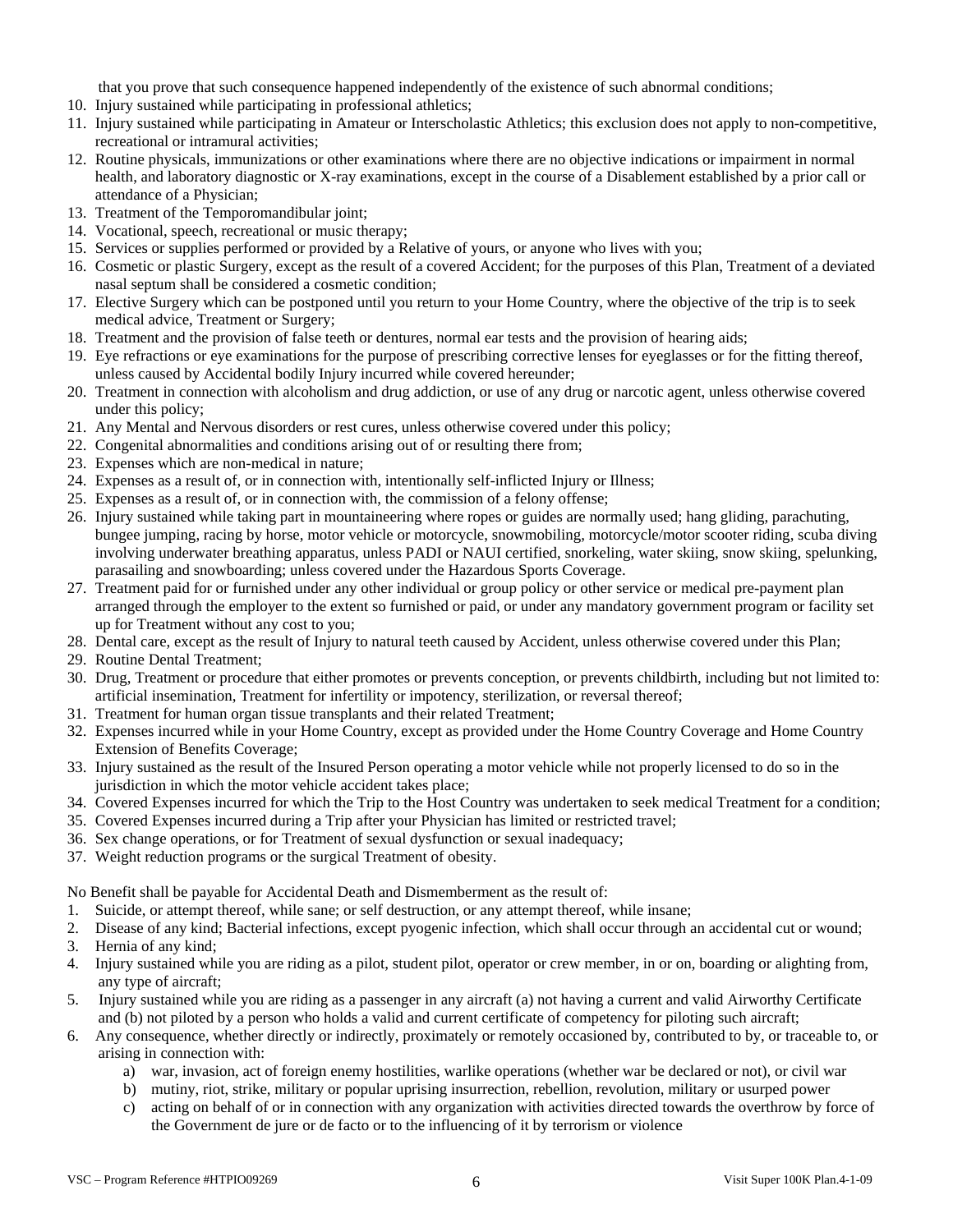d) martial law or state of siege or any events or causes which determine the proclamation or maintenance of martial law or state of siege (hereinafter for the purposes of this Exclusion called the "Occurrences")

Any consequence happening or arising during the existence of abnormal conditions (whether physical or otherwise), whether directly or indirectly, proximately or remotely occasioned by, or contributed to by, traceable to, or arising in connection with, any of the said Occurrences shall be deemed to be consequences for which the Plan shall not be liable, except to the extent that you can prove that such consequence happened independently of the existence of such abnormal conditions;

- 7. Service in the military, naval or air service of any country;
- 8. Flying in any aircraft being used for, or in connection with, acrobatic or stunt flying, racing or endurance tests;
- 9. Flying in any rocket-propelled aircraft;
- 10. Flying in any aircraft being used for, or in connection with, crop dusting or seeding or spraying, fire fighting, exploration, pipe or power line inspection, any form of hunting or herding, aerial photography, banner towing or any experimental purpose;
- 11. Flying in any aircraft which is engaged in any flight which requires a special permit or waiver from the authority having jurisdiction over civil aviation, even though granted;
- 12. Sickness of any kind;
- 13. Being under the influence of alcohol or having taken drugs or narcotics unless prescribed by a legally qualified Physician or surgeon;
- 14. Injury occasioned or occurring while you are committing or attempting to commit a felony or to which a contributing cause was your being engaged in an illegal occupation;
- 15. While riding or driving in any kind of competition;
- 16. This plan does not insure against loss or damage (including death or Injury) and any associated cost or expense resulting directly or indirectly from the discharge, explosion or use of any device, weapon or material employing or involving nuclear fission, nuclear fusion or radioactive force, or chemical, biological, radiological or similar agents, whether in time of peace or war, and regardless of who commits the act, regardless of any other cause or event contributing concurrently or in any other sequence thereto.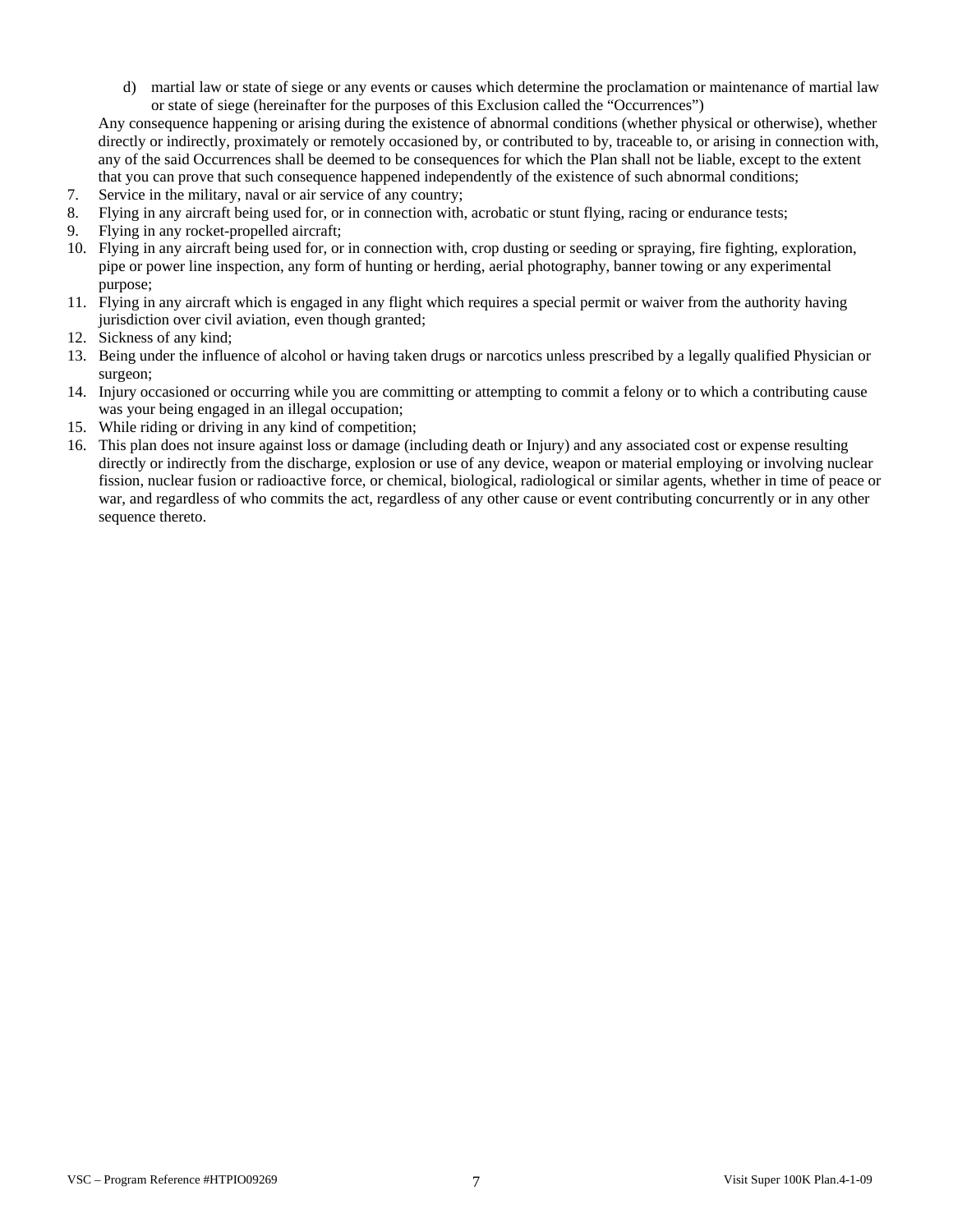# **PERSONAL LIABILITY:**

**Important Notice:** This portion of the Evidence of Coverage is a brief summary of filed form number AIFS LIAB (IL 09/98R) which contains complete details of the Liability coverage and is the governing document. The Master Policy shall control in the event of any conflict between this Evidence of Coverage and the Policy.

### **SCHEDULE OF BENEFITS**

| Limit per claim | <b>Deductible</b><br>Per Claim | Aggregate<br><b>Limit Per</b><br>Person | <b>Medical</b><br><b>Payments</b><br>Coverage | <b>Additional</b><br>Living<br><b>Expense</b> | <b>Payment of</b><br><b>Deductible Under</b><br>Homeowner's |
|-----------------|--------------------------------|-----------------------------------------|-----------------------------------------------|-----------------------------------------------|-------------------------------------------------------------|
| \$100,000       | \$100                          | \$200,000                               | \$25,000                                      | \$10,000                                      | \$1,000                                                     |

### **DEFINITIONS**

"AUTOMOBILE" means a land motor vehicle, trailer or semi-trailer designed for travel on public roads (including any machinery or apparatus attached thereto.

"BODILY INJURY" means bodily injury, sickness or disease sustained by any person, including death. It does not include any communicable disease.

"CLAIM(S)" means a demand for money or the service of a suit naming an INSURED and alleging an INCIDENT. CLAIMS do not include proceedings seeking injunctive or other non-pecuniary relief.

### "CLAIMS EXPENSES" means:

(a) Fees charged by an attorney or attorneys designated by the Company and all other fees, costs, and expenses resulting from the investigation, adjustment, defense settlement and appeal of a CLAIM, suit or proceeding arising in connection therewith, if incurred by the Company, or incurred by the INSURED with written consent of the Company, but does not include salary charges or expenses of regular employees or officials of the Company, or fees and expenses of independent adjusters;

(b) All costs against the INSURED in such suits and all interest on the entire amount of any judgment therein which accrues after entry of the judgment and before the Company has paid or tendered or deposited, whether in court or otherwise, that part of the judgment which does not exceed the limit of the Company's liability thereon;

(c) Premiums on appeal bonds and premiums on bonds to release attachments in such suits, but not for bond amounts in excess of the applicable limit of liability of this policy. The Company shall have no obligation to pay for or furnish any bond;

(d) Up to \$250 for loss of earnings to each INSURED for each day or part of a day of their attendance at the Company's request at a trial, hearing or arbitration proceeding involving a civil suit against such INSURED for covered DAMAGES, but the amount so payable for any one or series of trials, hearings or arbitration proceedings arising out of the same INCIDENTS shall in no event exceed \$5,000.

"DAMAGES" means compensatory judgments, settlement or awards, but does not include fines or penalties, the return of fees or other consideration paid to the INSURED.

"HOST FAMILY" means the person(s) responsible for providing the INSURED's room, board, general welfare, and care while on a Covered Trip/Program.

"INCIDENT" means any act or omission committed by the INSURED during the Policy Term which unexpectedly, unintentionally, and suddenly results in BODILY INJURY, PROPERTY DAMAGE or PERSONAL INJURY provided the act or omission committed by the INSURED was during the POLICY TERM.

"INSURED LOCATION" means (1) the HOST FAMILY's residence premises and the part of any other premises, structures and grounds used by the Insured; or (2) Any part of a premises where an Insured is temporarily staying. An INSURED LOCATION does not include coverage for PROPERTY DAMAGE to property rented to, occupied by, used by, or in the care of any INSURED, to the extent that the INSURED is required by contract to provide insurance.

"MOBILE EQUIPMENT" means a land vehicle (including any machine or apparatus attached thereto, whether or not selfpropelled), (1) not subject to motor vehicle registration, or (2) maintained for use exclusively on premises owned by or rented to any INSURED, including the ways immediately adjoining, or (3) designed for use principally off public roads, or (4) designed or maintained for the sole purpose of affording mobility to equipment of the following types forming an integral part of or permanently attached to such vehicle: power cranes, shovels, loaders, diggers and drills; concrete mixers (other than the mix-in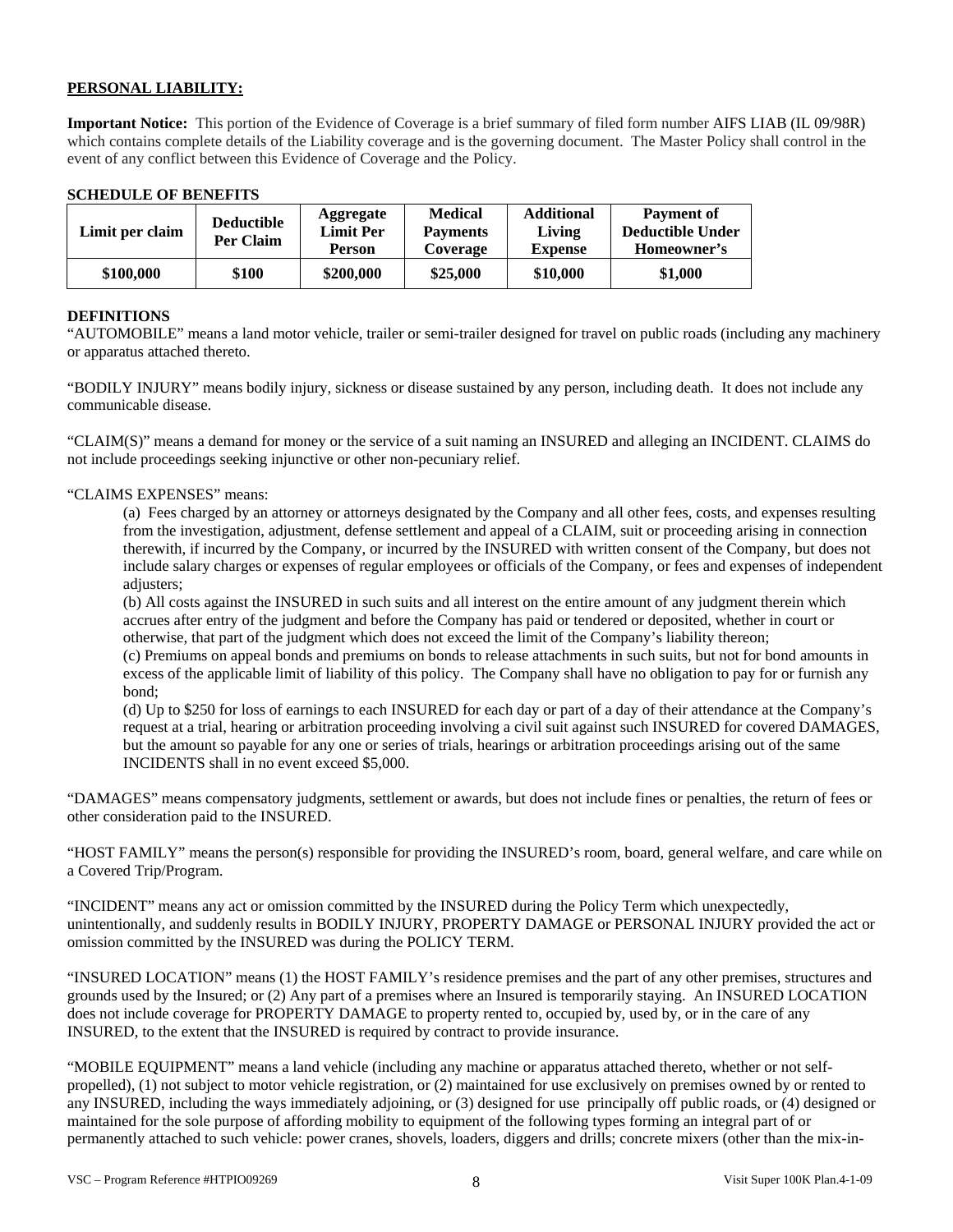transit type); graders, scrappers, rollers and other construction or repair equipment; air compressors, pumps and generators, including spraying, wielding and building cleaning equipment; and geophysical exploration and well servicing equipment, or (5) anything with a motor that rolls, flies or dives, such as snowmobiles, mopeds, motorbikes, dirt bikes or (6) anything that flies such as parasails, parachutes and hang gliders.

### "PERSONAL INJURY" means:

(a) false arrest, detention or imprisonment, wrongful entry or eviction, other invasion of private occupancy, or malicious prosecution; or

- (b) the publication or utterance of a libel, slander or other defamatory or disparaging material; or
- (c) a publication or an utterance in violation of an individual's right of privacy; or
- (d) shock, mental anguish, or mental injury.

PERSONAL INJURY does not include the transmission intentionally or unintentionally of any Illness, sickness or disease by the INSURED to anyone, or any consequence resulting from that Illness, sickness or disease.

### "PROPERTY DAMAGE" means:

(a) physical Injury to or destruction of tangible property, including the loss of use thereof at any time resulting there from; or

(b) loss of use, or loss of the value of tangible property which has not been physically injured or destroyed.

# **Personal Liability Insurance Coverage:**

The Company will pay on behalf of the INSURED all sums which the INSURED shall become legally obligated to pay as DAMAGES for personal liability CLAIMS first made against the INSURED and reported to the Company, during the Policy Term that his endorsement is in effect, arising out of any INCIDENT covered under this Policy, provided always that such INCIDENT happens:

- (a) on or after the Policy Effective Date on which this endorsement becomes effective; or
- (b) on or after the effective date of the earliest claims-made policy issued by the Company covering the INSURED to which this is a continuous renewal.

For any claim brought in the United States of America (including its territories and possessions), Puerto Rico or Canada, the Company shall have the right and duty to defend any suit against the INSURED seeking DAMAGES to which this insurance applies even if any of the allegations of the suit are groundless, false or fraudulent. The Company may make such investigation and settlement of any CLAIM, or suit as it deems expedient. With respect to claims brought or suits instituted in courts elsewhere than within the United States of America (including its territories and possessions), Puerto Rico or Canada, the Company shall have the right, but not the duty, to:

- 1) Defend any suit; and
- 2) Make such investigation, negotiation and settlement of any claim or suit as the Company deems expedient.

Any claim or suit which the Company elects not to investigate, settle or defend, the INSURED, under the Company's supervision, will make or cause to be made, such investigation and defense as may be reasonably necessary. Subject to prior authorization by the Company, the INSURED will effect, to the extent possible, such settlements as the Company and the INSURED deem prudent. The Company will reimburse the INSURED for the cost of any such investigation, settlement or defense, in the currency of the United States of America at the rate of exchange prevailing on the date of payment.

In no event shall the Company be obligated to pay DAMAGES or CLAIM EXPENSES or to defend, or continue to defend, any suit after the applicable limit of the Company's liability has been exhausted by payment of DAMAGES and/or CLAIM EXPENSES.

### **OTHER INSURANCE**

If other valid and collectible insurance is available to the INSURED for a covered loss under Coverage A, Personal Liability Insurance Coverage, the Company's obligations are limited as follows:

(a) Primary Insurance:

This insurance is primary over the PARTICIPATING ORGANIZATION'S liability insurance. If this insurance is primary, our obligations are not affected unless any insurance other than the PARTICIPATING ORGANIZATION'S insurance is also primary. Then we will share with all that other insurance by the Method of Sharing described in (b) below.

# (b) Method of Sharing:

If the other insurance permits the contribution by equal shares, we will follow this method also. Under this approach, each insurer contributes equal amounts until it has paid its applicable limit of insurance or none of the loss remains, whichever comes first.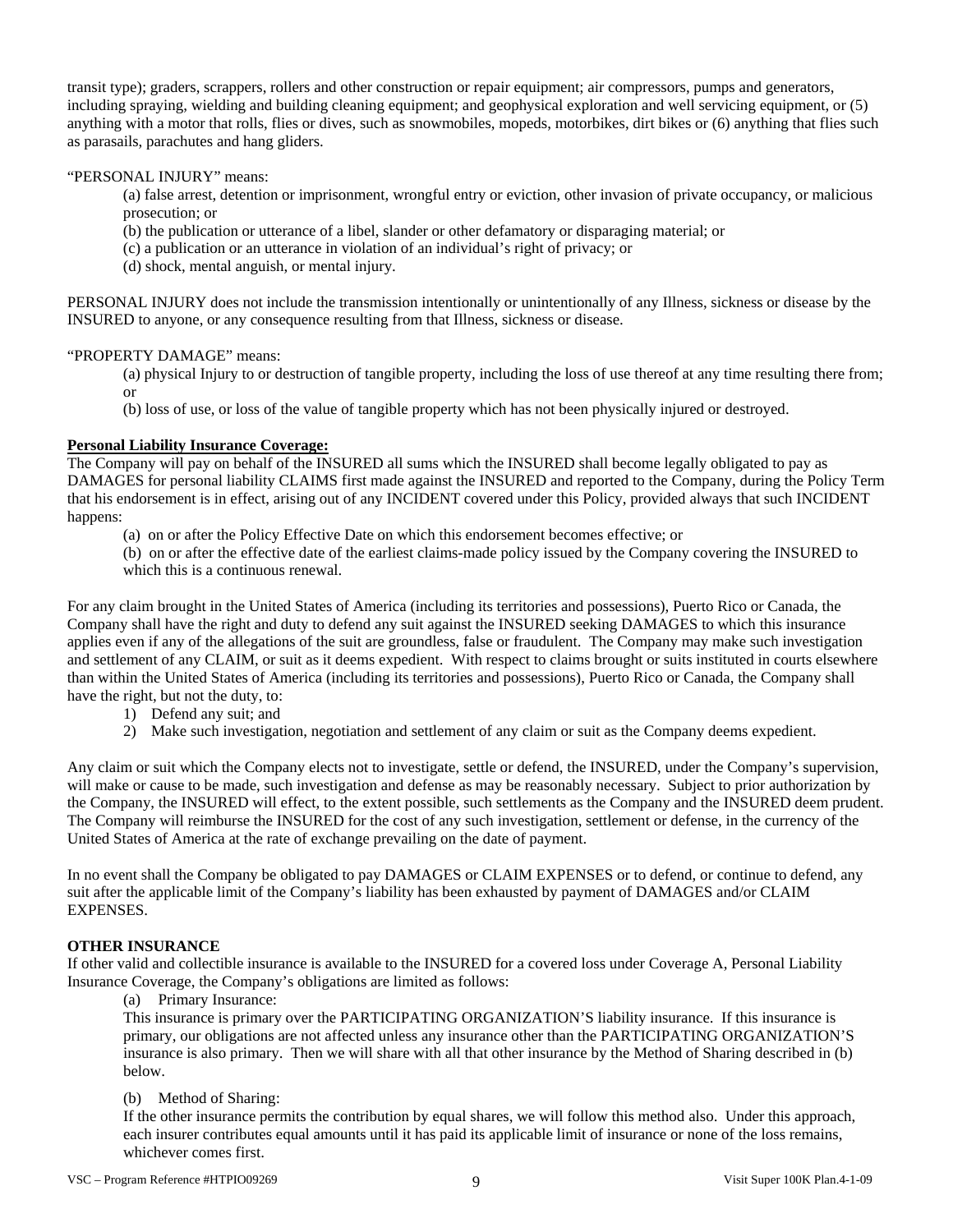The Policy provides excess coverage over and above insurance which may cover the INSURED, HOST FAMILY or a third party involved in an Occurrence. The amount paid is pursuant to the applicable coverage provision(s) of the Policy and is reduced by the amount payable by any such Underlying Insurance.

### **Medical Payments Coverage**

The Company will pay up to the maximum listed in the Liability Schedule of Benefits on behalf of the INSURED for Medical Expenses that are incurred or medically ascertained within fifty-two (52) weeks after the date of the INCIDENT and which result from an INCIDENT causing BODILY INJURY to:

(a) A person who is on the INSURED LOCATION with the permission of the HOST FAMILY, if the INCIDENT is caused by the activities of the INSURED or by an animal owned by, or in the care of, an INSURED.

(b) A person not on the INSURED LOCATION, if the INCIDENT is caused by the activities of an INSURED or by an animal owned by, or in the care of, an INSURED.

### **Medical Expenses are defined as those expenses recommended and approved by a Physician for hospital room and board, use of an operating room, emergency room, ambulatory medical center, fees of Physicians and nurses, laboratory tests, prescription medicines or drugs, anesthetics, transfusions, diagnostic testing, and therapeutics.**

The Company will pay the benefit pursuant to this provision only after due proof of the Medical Expenses incurred has been submitted to the Company.

This coverage does not apply to the INSURED or to a dependent of an INSURED.

# **Additional Living Expenses Coverage**

If an INCIDENT caused by the activities of the INSURED results in the INSURED LOCATION becoming unfit to live in, the Company will pay for any necessary increase in living expenses incurred by the HOST FAMILY so that the household can maintain its normal standard of living. Payment will be for the shortest time required to repair or replace the damage to the INSURED LOCATION or, if the HOST FAMILY permanently relocates, the shortest time required for the HOST FAMILY to settle elsewhere. The Company will pay the HOST FAMILY benefits up to the maximum listed in the Liability Schedule of Benefits on behalf of the INSURED per POLICY TERM for Additional Living Expenses.

Payment: The Company will pay the benefit pursuant to this provision only after due proof of the additional living expenses incurred has been submitted to the Company.

### **Payment of Deductible Under Homeowner's Insurance Coverage**

If an INCIDENT caused by the activities of the INSURED results in a claim being paid under a valid and collectible homeowner's insurance policy of the HOST FAMILY covering the INSURED LOCATION, the Company will pay the HOST FAMILY for the loss incurred up to the amount of the deductible under the HOST FAMILY's homeowner's insurance policy, not to exceed the maximum listed in the Liability Schedule of Benefits per INSURED per POLICY TERM.

Payment: The Company will pay the benefit pursuant to this provision only after due proof of the deductible amount which was incurred has been submitted to the Company

# **LIMIT OF LIABILITY – CLAIMS**

Regardless of the number of INSUREDS under this Policy, the number of persons or organizations which sustain injury, or the number of CLAIMS made or suits brought, the Company's liability for the Coverages provided is stated in the Schedule of Benefits.

Notwithstanding the limit of liability identified in the Schedule of Benefits, a sub-limit of \$25,000 each claim and aggregate, as part of and not in addition to the limit of liability identified in the Schedule for Benefits, shall constitute the only limit of liability available for all DAMAGES and CLAIMS EXPENSES arising out of or attributable to any suit brought against any INSURED alleging, in whole or part, sexual assault, abuse, molestation or habitual neglect, or licentious, immoral, amoral, other behavior that was threatened, committed or alleged to have been committed, by an INSURED or by any person for whom the INSURED is legally responsible. This sub-limit is inclusive of all expenses derived from or based upon the defense of any above described act. This sub-limit of liability shall constitute the only limit of liability available for all DAMAGES and CLAIM EXPENSES arising from the above described acts and no other limit of liability shall be available for any DAMAGES or CLAIM EXPENSES arising from the above described acts.

The limit of liability stated in the Schedule of Benefits as applicable to "each claim" is the limit of the Company's liability for all DAMAGES because of each CLAIM covered hereby. All CLAIMS arising from the same or related INCIDENT shall be considered a single CLAIM for the purpose of this insurance and shall be subject to the same limit of liability. The limit of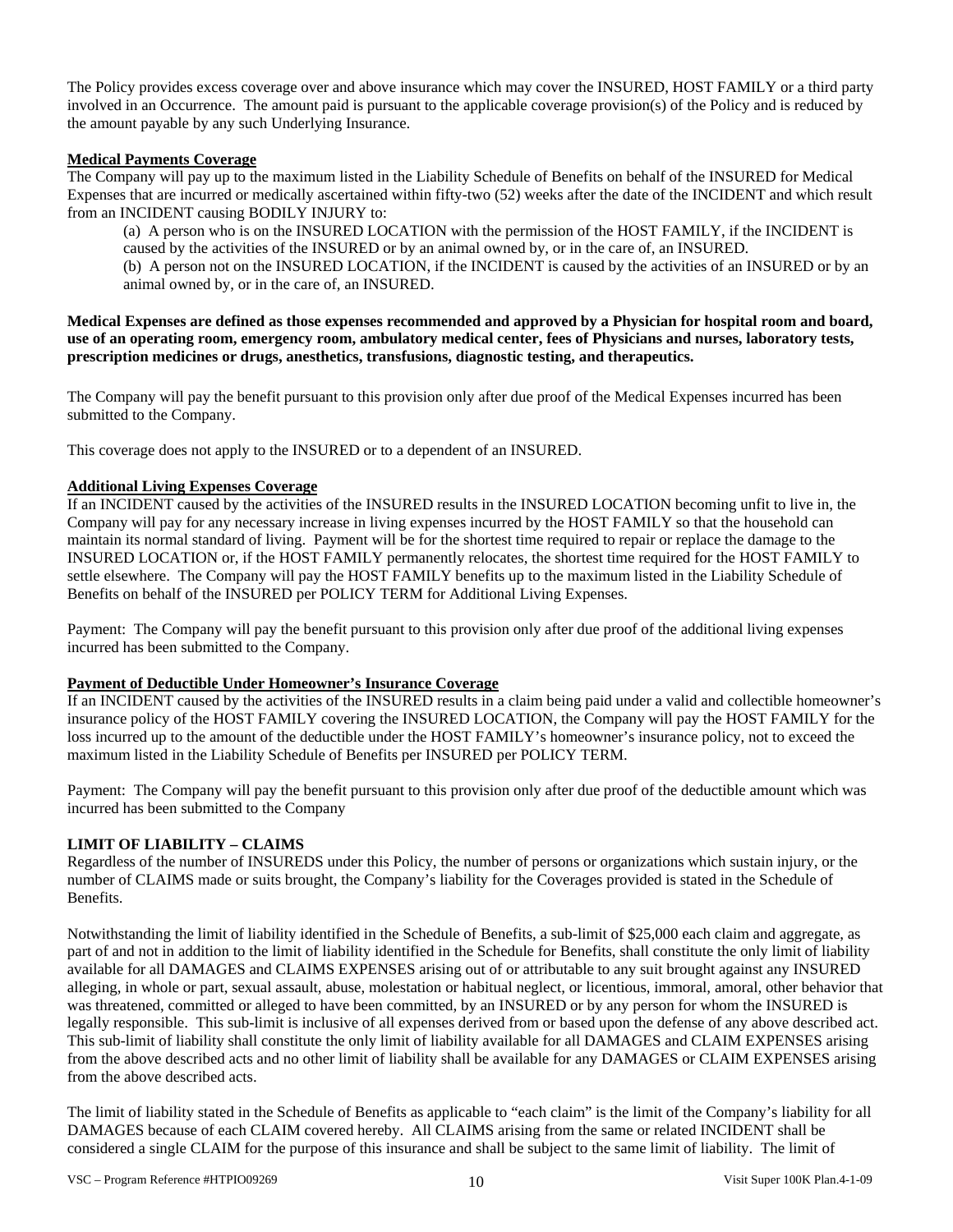liability stated in the Schedule of Benefits as "AGGREGATE" is, subject to the above provision respecting "each claim", the total limit of the Company's liability under this Policy for all DAMAGES as a result of all CLAIMS made and reported to the Company during the POLICY TERM, including any Extended Reporting Period. CLAIMS EXPENSES are included within the applicable limit of liability stated in the Schedule of Benefits.

# **WHEN CLAIM IS TO BE CONSIDERED AS FIRST MADE**

(a) When the Company first receives written notice from the INSURED, that a CLAIM has been made, or (b) When the Company first receives written notice from the INSURED, of specific circumstances involving a particular person or entity which may result in a CLAIM.

All CLAIMS arising out of the same or related INCIDENT shall be considered as having been made at the time the first such CLAIM is made, and shall be subject to the same limit of liability.

### **LIABILITY GENERAL PROVISIONS**

**ACTION AGAINST THE COMPANY:** No action shall lie against the Company unless, as a condition precedent thereto, there shall have been full compliance with all of the terms of this policy, but not until the amount of the INSURED's obligation to pay shall have been finally determined either by judgment against the INSURED after actual trial or by written agreement of the INSURED, the claimant and the Company.

**ASSIGNMENT:** The interest of any INSURED is not assignable. If any INSURED shall die or be judged incompetent, this insurance shall thereupon terminate for such person but shall cover the INSURED's legal representative as the INSURED with respect to liability previously incurred and covered by this insurance.

**ASSISTANCE AND COOPERATION OF INSURED IN THE EVENT OF CLAIM OR SUIT:** Upon the INSURED becoming aware of any INCIDENT which could reasonably be expected to be the basis of a CLAIM covered hereby, written notice shall be given by the INSURED to the Company together with the fullest information obtainable. If CLAIM is made or suit is brought against the INSURED, the INSURED shall immediately forward to the Company every demand, notice, summons or other process received by the INSURED or the INSURED's representative. The INSURED shall cooperate with the Company and, upon the Company's request, assist in making settlements in the conduct of suits and in enforcing any right of contribution or indemnity against any person or organization who may be liable to the INSURED because of DAMAGES with respect to which this insurance applies. The INSURED shall attend hearings and trials and assist in securing and giving evidence and obtaining the attendance of witnesses. The INSURED shall not, except at the INSURED's own cost, voluntarily make any payments, assume any obligation or incur any expense.

**CURRENCY:** All premiums must be paid to the Company, and the Company will pay all benefits, in the currency of the United States of America at the rate of exchange prevailing on the date of payment.

**POLICY TERM:** With respect to each INSURED, the POLICY TERM shall begin when an INSURED's coverage begins and terminate when an INSURED's coverage ends as stated in the General Provisions of the Policy.

**REIMBURSEMENT:** While the Company has no duty to do so, if the Company pays DAMAGES or CLAIMS EXPENSES:

- (a) within the amount of the applicable deductible; or
- (b) in excess of the applicable limit of liability,

the INSURED shall, upon written demand, repay such amounts to the Company within thirty (30) days thereof. Failure to pay any amounts indicated above may lead to policy cancellation and the INSURED shall not have the right to any Extended Reporting Period option.

**SUBROGATION:** If the Company makes a payment under the Policy and the person to or for whom payment was made has a right to recover damages from another, the Company shall be subrogated to that right. That person shall do:

- 1. Whatever is necessary to enable the Company to exercise the Company's rights; and
- 2. Nothing after the loss to prejudice those rights.

If the Company makes a payment under the Policy and the person to or for whom payment is made recovers damages from another, that person shall:

- 1. Hold in trust for the Company the proceeds of the recover; and
- 2. Reimburse the Company to the extent of the Company's payment.